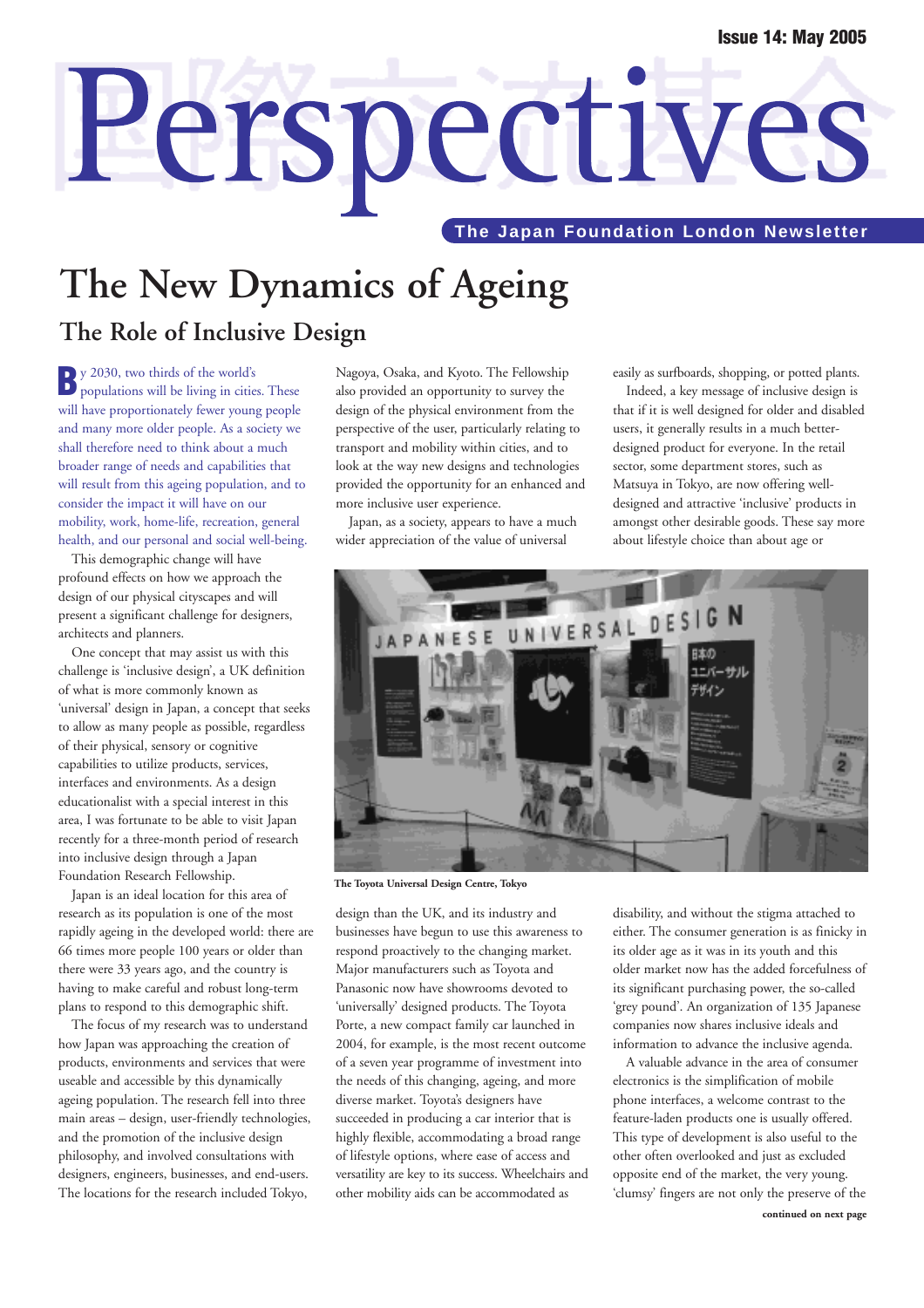**A**round the time when you receive this edition of Perspectives the cherry blossom will have already fallen. Since I took office here, I have looked forward every year to viewing the cherry blossom and, furthermore, have often asked myself how it was originally introduced into the UK. Which kind of cherry blossom from over 300 species will suit the UK soil and move the sensitivity of the British people?

As I know you are aware, in Japan the cherry blossom very frequently appears in literature, in poetry, *tanka* and *haiku*. In particular, cherry blossom viewing under the trees has established itself as an annual event. I sometimes wonder whether or not the time will come in the UK when cherry blossom viewing will become part of your contemporary culture. I assume that the nature-loving and party-loving British people will be able to establish the custom of cherry blossom viewing with considerable ease.

The Japanese value the cherry blossom as a symbol of a fresh start and, on the other hand, as an embodiment and reminder of the transience of life itself.

On the subject of a fresh start, I am delighted, as our new financial year begins, to publicise in this issue the 2005-2006 recipients of the Japan Foundation Annual Grants. You will find them listed on the facing page. All recipients so thoroughly deserve the high assessment they have been given and we have the strongest expectations of them. I hope and trust that their projects will proceed smoothly and according to

plan and that they will bear fruit: I much look forward to receiving and reading the final reports upon completion of each and every project.

Over and above that, I must here allude to one other attribute of the cherry blossom: its very transience. I should like you all to know how much I have come to

appreciate your keen interest in our activities, your tireless cooperation in all we have done, and, not least, the kindness you have extended to me during my 3-year stay in the UK. Although I would never have the temerity to say that our work in cultural exchange might trigger immediate improvements in the mutual relationship between the UK and Japan, I am in no doubt that our activities will never cease to play that vital role of catalyst in the relationship, albeit in a slow and steady way. So please accept here my most sincere appreciation of the positive understanding that you have shown and the unfailing support that you have given to me during my time in your country.

My successor is Mr Fumio Matsunaga. With your continued assistance and advice I have every confidence that he will succeed in implementing our work to perfection and to the satisfaction of all. He and our staff count and rely on the very support you have always given us.

To all my UK friends, my very best wishes for the future and may you remain in good health. SAYONARA.

**Kohki Kanno Director General**

#### **continued from front page**

old. The Nippon Lighthouse, a centre in Osaka for those with vision impairments, offers a number of useful innovative technologies that are able to 'read' scanned information aloud, whether this is a timetable, a menu, or to identify a grocery item. The use of the now familiar 'tactile' and textured pavement slabs, and of sound as a navigation and orientation aid for this same group is a well developed and commonly found feature of the public environment in Japanese cities.

Not only is the infrastructure of the cityscapes and design of products being made more inclusive, there is also an investment being made in educating young mindsets. An interesting initiative at the Ritsumeikan University in Kyoto is the introduction of a

course for non-design graduate students to alert these future policy-shapers, bureaucrats, and technologists, i.e. the future commissioners and consumers of design, to the concept of inclusive design in the hope that they will have an enlightened role the creation of inclusive cities. There are many case studies resulting from this stimulating research study in Japan that would be valuable for our community here in the UK in anticipating and preparing for our own changing demographic.

**Alastair S Macdonald, Professor, Head of Department, Product Design Engineering, Glasgow School of Art, was a Japan Foundation Fellow in 2004**

## **Director's Note Study Tour to Japan: For Secondary School Teachers and Administrators**

#### **15th to 29th November 2005**

**A**pplications are invited from full-time secondary schoolteachers, and from those working in the administration of secondary education with previous teaching experience, to the Japan Foundation's annual Study Tour to Japan 15th to 29th November 2005. The Tour offers a valuable introduction to Japan's education system, society and culture, aiming to deepen participants' understanding of the country and to enhance their teaching resources. Four groups visit from all over the world at different times of the year and the five UK participants will form part of Group three.

It is fully funded by the Japan Foundation, with travel support from Japan Airlines, and includes visits to schools and places of educational and cultural interest in Tokyo, Kyoto, Hiroshima, and to a local prefecture where there is a one-night home stay.

#### **Applications from Teachers**

Teachers must be full-time, currently practising, teaching about Japan in the humanities/social sciences (i.e. geography, history, economics, politics) with at least 5 years' teaching experience and intending to remain in teaching for a further 10 years.

#### **Applications from Administrators**

Those working in resource design, curriculum and/or textbook development, preferably with previous teaching experience and with a specifically Japan related remit.

In general priority will be given to those applicants who have never visited Japan before. Applications from those who have spent a period of one month or more in Japan cannot be considered.

Deadline for applications is 25th July 2005 and full details and application forms are obtainable from Stephen McEnally E-mail: Stephen.McEnally@jpf.org.uk or may be downloaded from our website www.jpf.org.uk

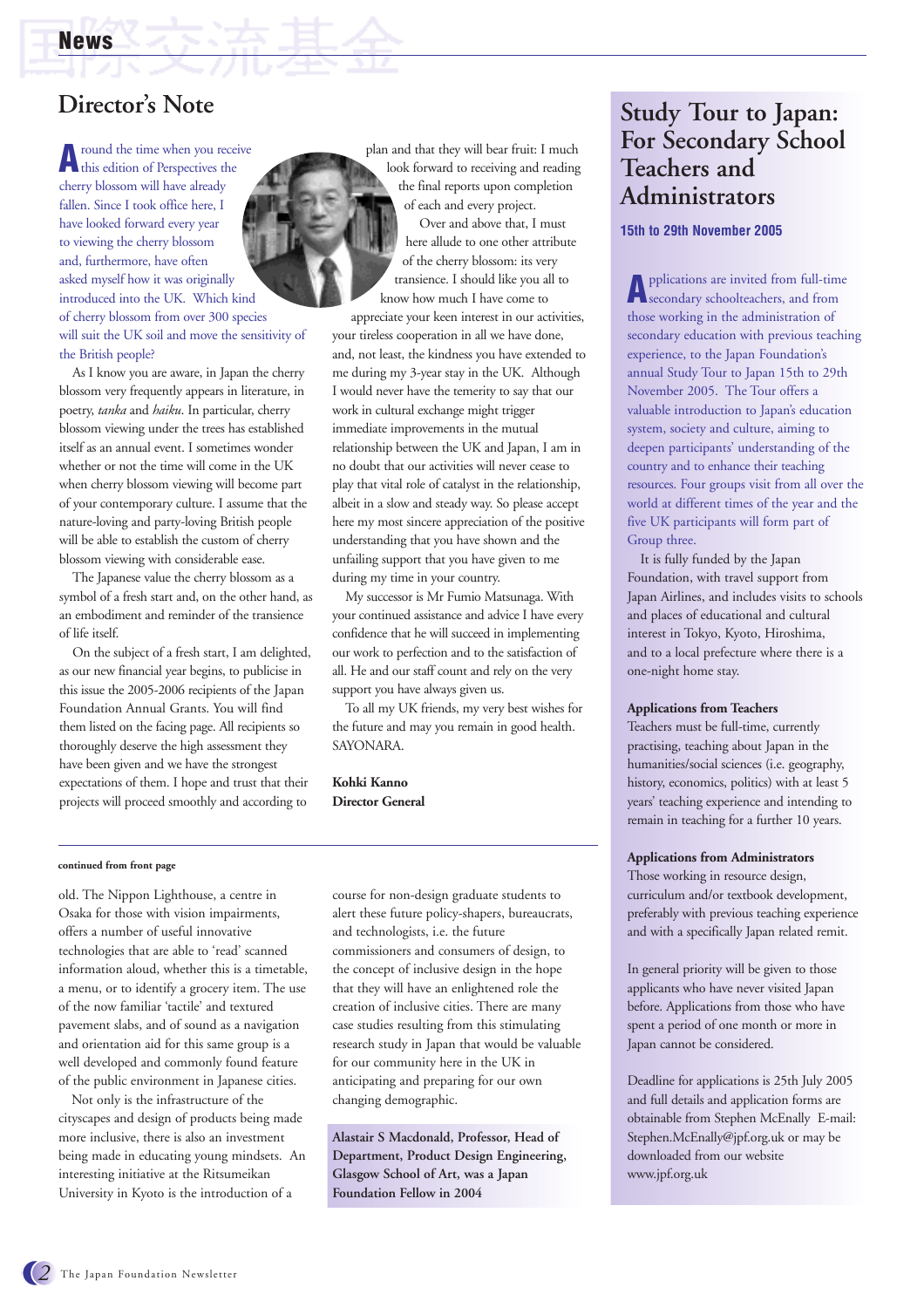## **Japan Foundation Grant Programme Results 2005/2006**

**The following are the results of the UK applications to the Japan Foundation grant programmes for the 2005/2006 award year:**

#### **Japanese Studies Overseas and Intellectual Exchange**

#### **Fellowship Programme**

#### **Scholars and Researchers' Category**

**Dr Ian Astley**, Senior Lecturer in Japanese and Convener of Japanese, Centre for Japanese Studies, University of Edinburgh Topic of Research: *Religion, Politics & Material Culture in Early 19th East Asia: The Implications of Kukai's 'Shorai mokuroku'*

**Dr Sigmund Wagner-Tsukamoto**, Lecturer in Business Ethics, Organisational Economics, University of Leicester

Topic of Research: *Moral Agency, Pluralism and Institutional Economic Reconstruction: The Case Study of Japan*

**Dr Barbara Pizziconi**, Lecturer in Japanese Applied Linguistics, School of Oriental & African Studies, University of London Topic of Research: *Beyond Honorifics: Changing the Discourse on Japanese Politeness Short-Term Researchers' Category*

**Dr Nicola Liscutin**, Lecturer in Japanese Studies, Birkbeck College, University of London Topic of Research: *Preparation for the Compilation of a 'Reader in Japanese Cultural Studies' and a bibliographical Essay entitled 'Introduction to Cultural Studies in Japan'*

**Dr Timon Screech**, Reader in Japanese Art History, School of Oriental & African Studies, University of London

Topic of Research: *Obtaining Pictures: Production and Display in the Art of Edo-Period Japan* **Short Term Visitors' Programme**

**Dr Graham Upton**, Vice-Chancellor,

Oxford Brookes University

#### **Research/Conference/Seminar Grant Programme**

**The British Association for Japanese Studies** A grant towards the cost of bringing the keynote speaker from Japan for the plenary session of the 2005 BAJS Annual Conference **School of Oriental & African Studies, Centre for the Study of Japanese Religions**

A grant towards the symposium: *Foundation Myths in Japan's Past and Present*

#### **Staff Expansion Grant Programme for Japanese Studies**

**University of Sheffield**,

**School of East Asian Studies** (first year) **Oxford Brookes University, Department of Politics and International Relations**

A grant towards the salary of a Lecturer in the External Relations of Japan (second year)

**Library Support Programme**

Book donations were made to libraries at the following institutions: **The British Library Royal Holloway, University of London**

**University of Sheffield Grant Programme for Intellectual Exchange Projects University of Northumbria, Disaster & Development Centre** A grant towards: *UK-Japan International*

*Workshop on Disaster Risk Management Education and Local Emergency Planning System*

**Centre for Economic Policy Research** A grant towards the conference: *Europe Japan Economic Issues*

**The Burma Campaign Society**

A grant towards the symposium: *Enemy and Friend – Britain and Japan at War and Peace* To be confirmed

#### **Visual Arts Exchange Programmes**

**Exhibitions Abroad Support Programme** Grants will be awarded towards the following exhibitions:

**Barbican Art Gallery:** *Nobuyoshi Araki: Work* **The Royal Armouries:** *Shogun Exhibition* **The British Museum:** *Kabuki Heroes on the Osaka Stage 1780-1830*

#### **Publication and Audio-Visual Exchange Programmes**

**Film Festivals Abroad Support Programme**

Grants will be awarded towards the following Film Festivals: **The Independent Cinema Office:** *Discovering Japanese New Wave Master: Masumura Yasuzo* **Addictive TV:** *Optronica* **Edinburgh Filmhouse:** *Akibori: New Japanese Cinema* **Leeds International Film Festival Onedotzero 09 13th Raindance Film Festival Translation and Publication Support Programme** A grant towards the publication costs of the following works: **BFI Publishing:** *Mizoguchi and Japan*  by Mark Le Fanu

**Cambridge University Press:** *A History of Japan's Religious Traditions, 500-1600* by Richard Bowring

**Support Programmes for Japanese Language Education Overseas**

**Grant Programme for Japanese Language Courses Abroad (Support for Courses)** *Grant towards the costs of a language tutor in Japanese*

**University of Warwick (2nd year) Grant Programme for Developing Networks of Japanese Language Teachers and Institutions**

*Grant towards the costs of conferences or meetings on Japanese language learning* **The British Association for Teaching Japanese as a Foreign Language (BATJ)** Grant towards the cost of the 8th BATJ Annual Conference

**Training Programme for Teachers of the Japanese Language (for Japanese Abroad)**  *A one-month course for teachers who are Japanese nationals living outside Japan to consolidate and expand knowledge of Japanese language teaching methods*

**Motoko Takahashi**, Institute for Applied Linguistics, University of Edinburgh **Japanese Language Programme for Specialists**

**(Researchers and Postgraduate Students)**

*An intensive Japanese language training course for researchers and postgraduates*

**Paul Hansen** School of Oriental and African Studies, University of London

**Anne-Marie Wilson** University of Newcastle upon Tyne

#### **Japanese Language Programme for High School Students**

*A two-week programme offering secondary school students the opportunity to experience Japanese culture. Programme includes language training at the Japan Foundation Japanese Language Institute, Kansai* **Thomas Bond** Whitgift School **Nick Hallam** Dartford Grammar School **Nick Sargent** Katherine Lady Berkeley's School **Japanese Language Education Fellowship Programme**

*A grant for educational institutions and publishers wishing to send Japanese language specialists to carry out surveys or research on Japanese language education in Japan*

**The University of Edinburgh & Dublin City University**

Curriculum Development for MSc/Dip in Translation Studies

**Japanese Language Teaching Materials Donation Programme**

Teaching materials were donated to 24 schools and universities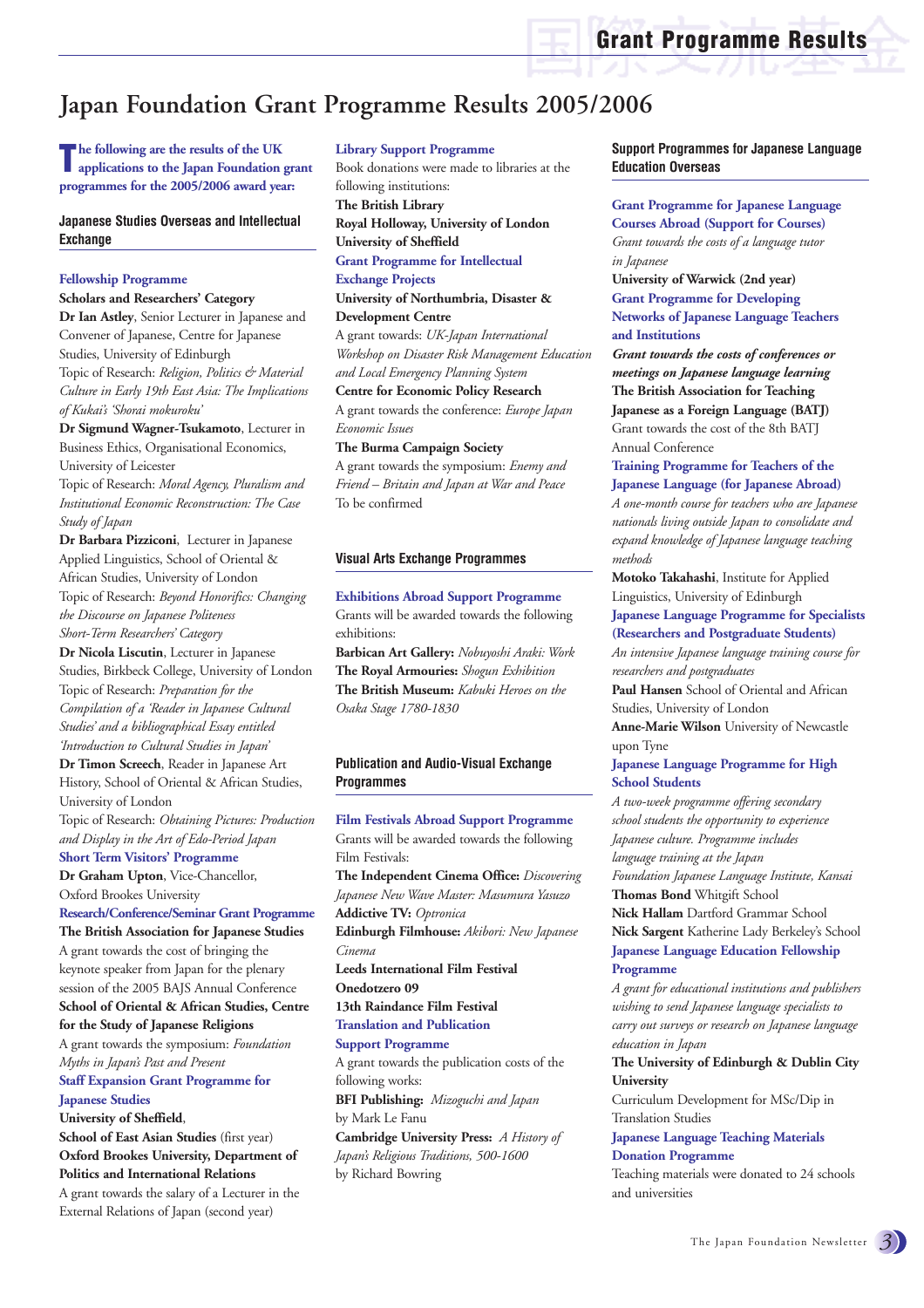## **Nihongo Cup**

**Young learners show off their Japanese speaking skills**

**S** unday the 23rd April 2005, saw pupils, teachers and honoured guests from the world of Japanese language education in the UK gather at the Embassy of Japan in London for the Finals Day of the Japanese Language Committee (JLC) Japanese Speech Contest for Secondary Schools, Nihongo Cup.

Co-organised by the Japanese Language Committee of the Association for Language Leaning, the Embassy of Japan and the Japan Foundation, Nihongo Cup 2005 was the second annual Japanese speech contest for secondary schools. Guests included leading figures from education and Japan-related organisations, and the guest of honour was DfES National Director for Languages, Dr Lid King.

'Friends' was the theme of this year's speeches, which for the first time included entries from A level pupils. From over 100 entries, six finalists and two reserves were selected in each of three categories to deliver their speeches on Finals Day. The programme for the day included encouraging and inspiring addresses from Ambassador Yoshiji Nogami,



**Proud winners with (L-R) Kohki Kanno: ALL Assistant Director, Sharon Curry: Dr Lid King: Ambassador Nogami: and the JLC Chair, David Farrell**

the Japan Foundation's London Director General, Kohki Kanno and, of course, Dr King, who thrilled pupils and teachers alike by delivering part of his address in Japanese. The audience was also treated to traditional Japanese drumming, performed by Akatsuki Daiko, and even had the chance to loosen up with Rajio Taiso exercises!

The real stars of the day, however, were the

finalists who displayed tremendous language skills and confidence, and after much deliberation, the judges were able to select winners from each category. First places went to Stephanie Tress (Kingston Grammar); Miriam Starling (Hendon School); and Lee Anderson (Harris CTC). Prizes included an invitation to participate in a cultural programme in Japan in association with the Japanese Speech Awards, notebook computers, digital cameras and many other goodies donated by Toshiba of Europe Ltd, Ricoh UK Ltd and JP-Books (UK) Ltd. The event was also supported by JRI Europe, Japan 21, The Great Britain Sasakawa Foundation and Soho Japan.

It was a challenging day for the contestants, and Nihongo Cup 2005 was declared a resounding success, offering guests from all sectors an opportunity to witness the excellent progress being made by the more than 250 secondary schools teaching Japanese around the UK.

#### **Nimali De Silva Japan Foundation London Language Centre**

## **The Cambridge Politics Colloquium**

**W**ith the support of the Japan Foundation and the Daiwa Anglo-Japanese Foundation, Cambridge University's East Asia Institute hosted the annual meeting of the Japan Politics Colloquium, 12 - 13 April 2005.

First launched 13 years ago by Arthur Stockwin, David Williams and Barry Keehn, it has now evolved into a valuable and popular feature of the academic calendar bringing together graduate students, academics and professionals working in the field of modern Japanese studies, providing an opportunity for participants to present both finished research and work in progress, and allowing an analysis of Japanese foreign policy and domestic politics over the past year. Although the group has many UK members, the event also regularly attracts foreign participants with individuals this year coming from Denmark, Hong Kong and New Zealand.

Our discussions were structured around four wide-ranging and topical panels addressing strategic and security issues, the international context of policy making, domestic political change, and issues relating to the Japanese economy.

Some papers grappled with contemporary practical policy concerns, analysing in one case the options and constraints faced by the Koizumi government in the context of the 6-party nuclear talks with North Korea, or exploring, in a second paper, the seemingly limited options for security and political cooperation between Japan and Europe.

Other presentations highlighted the gap between Japanese official aspirations and the opportunities for real progress, either in securing a permanent UN Security Council seat for Japan or in advancing the case for free trade with Europe in the context of the World Trade Organization.

Some papers concentrated on historical issues as a means of challenging orthodox interpretations such as the assumption that Japan's 1947 Constitution was essentially a foreign-imposed document, or (via a study of the early Japanese oil industry) Chalmers Johnson's familiar thesis that centrally coordinated strategic government planning explains much of 20th century Japan's economic growth.

Other papers favoured a more wide-ranging analysis as a means of exploring important theoretical issues including the nature of Civil Society in contemporary Japan or the character and continuing relevance of the Japanese developmental state.

Theoretical breadth was complemented by empirical depth in the form of a number of papers considering the ideological character of Ichiro Ozawa's Liberal Party, the demographic challenges posed by ageing in Japan, and the political thought of Mishima Yukio. Finally, our discussions were focused forwards, rather than back, with an analysis of the present and future challenges confronting the Japanese economy.

#### **Dr John Swenson-Wright, East Asia Institute, University of Cambridge**

**For further information on this or next year's event, please feel free to contact John Swenson-Wright at jhs22@cam.ac.uk.**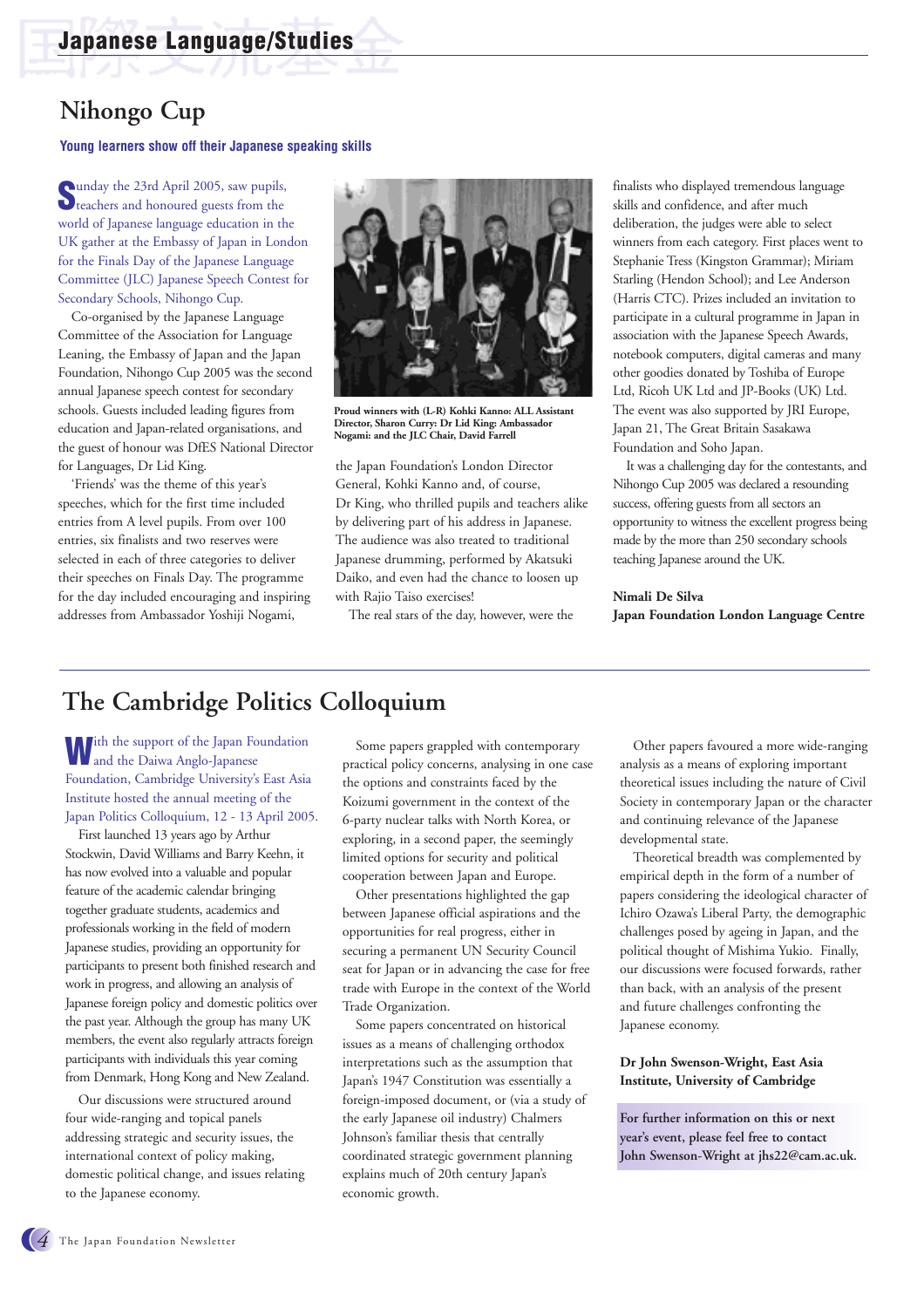## **SPOTLIGHT**

## **The Great Britain Sasakawa Foundation**

#### **Making a difference in UK-Japan relations**

Since it was established twenty years ago,<br>GBSF has given nearly £10 million in grants to support activities which 'make a difference' in UK-Japan relations. These include visits, exhibitions, performances, research, conferences and publications in fields as various as arts & culture, medicine & health, humanities and social sciences, as well as Japanese language teaching and youth exchanges.

Recently, the Foundation has moved to spend less on arts & culture and involve itself more pro-actively in aspects of society which represent challenges for both our countries. In medicine, for example, the Butterfield Awards, which commemorate Lord Butterfield, a former Chairman of GBSF, facilitate joint research in key areas such as cancer, biomedical engineering and the genetic basis of ageing and health. A bilateral review of public health policy has been set up between the NHS and the Institute of Public Health in

Tokyo. A team responsible for transformations in Japan's mental health services is visiting the UK to look at community mental health practices. An exhibition on architecture for health with outstanding examples from Japan is being developed into a book to reach a wider audience of professionals.

In science and technology, the Foundation works with major UK institutions to enhance contacts with Japan. The Royal Institution is exploring web-based distribution in Japan of its lectures for schools, while the Science Museum is developing contacts with Japanese museums and industries for future exhibits. One of many exciting joint projects is the collaboration between ocean science laboratories in Japan and the UK in the search for the world's deepest living fish.

An approach which the Foundation seeks to adopt with its partners in priority subjects such as these is to 'projectise' the initial idea, so that

instead of a one-off grant for a single visit or seminar, the initial exchange between specialists is developed into a workshop or conference to bring together a larger group, followed, if possible, by a publication to disseminate the shared knowledge more widely.

Much of the Foundation's support for the arts, education and exchanges nevertheless parallels that of other organisations, of course, and GBSF often co-funds projects with the Japan Foundation, the Daiwa Foundation or Japan 21, for example. It is happy to be part of the network of Japan-related organisations which make relations between our two countries so vibrant and productive.

**Michael Barrett OBE, Chief Executive The Great Britain Sasakawa Foundation**

**For full details of The Great Britain Sasakawa Foundation's grants programme, please visit www.gbsf.org.uk** 

### **Book Review Mizoguchi and Japan by Mark Le Fanu**

**BFI Publications; ISBN 1 84457 056 8 (hbk), 1 84457 057 6 (pbk); 230pp + 8pp colour section. 37 B&W illustrations; 15 colour illustrations: index 234x172mm; £48.00 (hbk), £15.99 (pbk); Published 5 June 2005**

**K**enji Mizoguchi<br>(1898-1956) was one of the greatest of all Japanese film directors and, by extension, one of the most powerful directors of all time.

His work was enormously varied and prolific - 86



films in his career, 31 of which survive. Although he was pivotal in introducing post-war Japanese cinema to the Western public, Mizoguchi is today less familiar in the West than his contemporaries Yasujiro Ozu and Akira Kurosawa. The last book in English written about his career appeared over 20 years ago, so

Mark Le Fanu's long-awaited new study of Mizoguchi is timely, next year being the 50th anniversary of the director's death.

But Mizoguchi & Japan, rather than a fullscale biography, is more a work of contemporary film criticism and film aesthetics. For in the attention it gives to placing the director within the total spectrum of Japanese history and culture it goes further than many or even most previous studies. Mizoguchi was an extraordinarily cultivated film director: music, theatre, poetry, painting are all used in his films with rare visual refinement. The 'subject of subjects' that so interested him was the historical plight of women in Japanese society – many of his films are set in the geisha milieu. Le Fanu goes behind the scenes to pick up these historical influences and relates them, as far as possible, to known facts about Mizoguchi's personality. We are taken into the world of shimpa and kabuki and woodcutmaking, while the author is no less engaging about the great classic writers on whose works many of Mizoguchi's finest films were based.

This major new study is also most handsomely presented with a wealth of black & white and colour illustrations that serve to bring out Mizoguchi's painterly elegance. Le Fanu, the author of a previously well-received book on the Russian film director Andrei Tarkovsky, writes in elegant English prose, pleasingly free from academic jargon and in that sense it is no formalist study but, as the title suggests, a work that pays close attention throughout to the overall Japanese context. The inclusion, for example, of copious and informative appendices is welcome, and it concludes with the fullest bibliography and filmography of the director yet published.

Designed to appeal to a wide readership this fresh, succinct and scholarly account will appeal not only to film specialists but will also open the eyes and minds of many more people seeking a greater understanding of Mizoguchi's achievement and genius.

**The book will be launched at the Japan Foundation on 8 June at 6:30 pm at which the author will give a talk and copies will be available for purchase. For details about this event and the work itself contact Elizabeth Haverda at BFI Publishing e-mail: publishing@bfi.org.uk**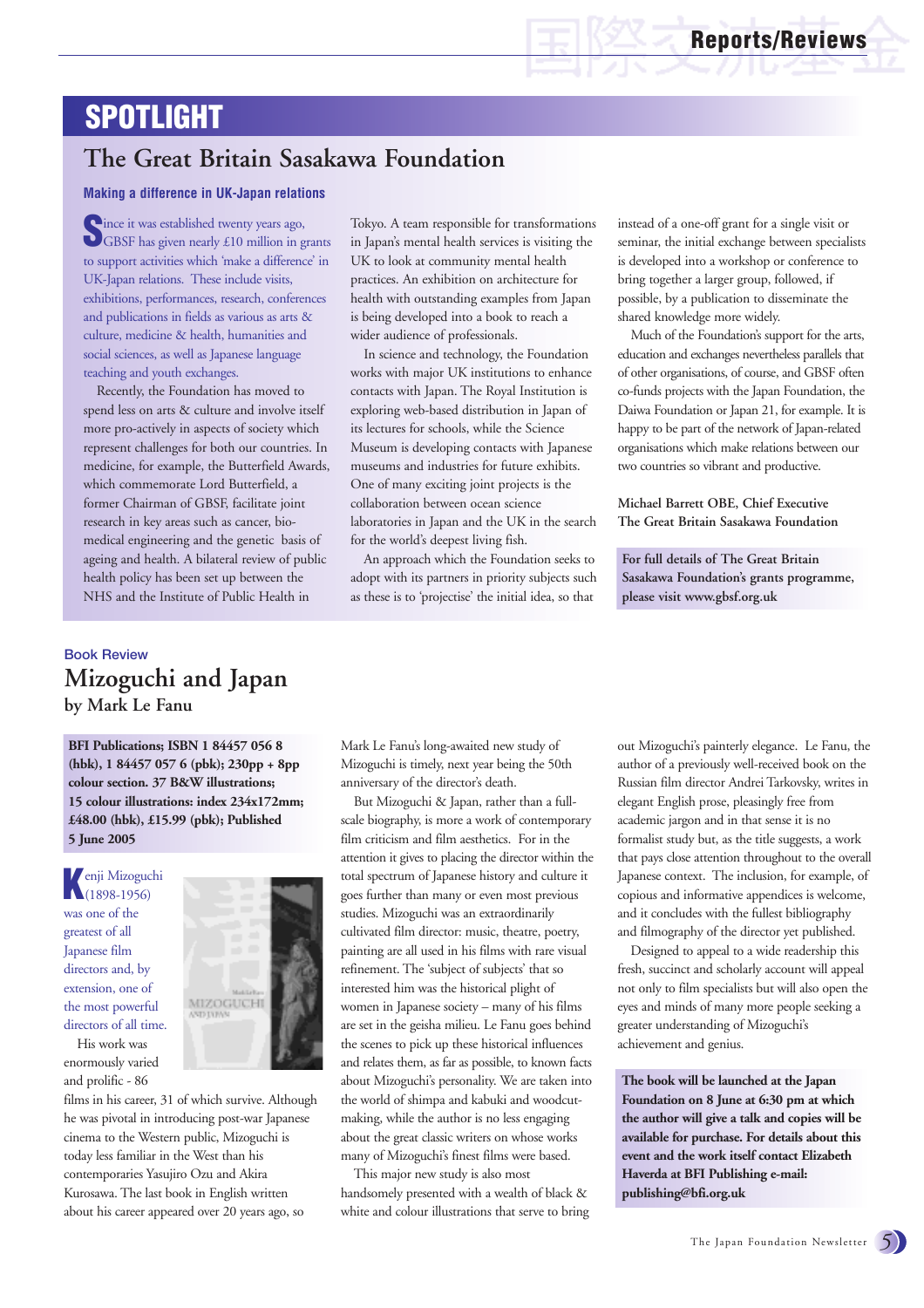## **Visual Arts**

## **Japan's Visual Arts continue to stimulate**

**Japan's museums, both private and public, offer an extraordinary range of settings for the presentation and experience of art and reflect a widespread public commitment to the preservation and presentation of visual culture. Andrea Tarsia, Head of Exhibitions & Projects at London's Whitechapel Art Gallery, visited Japan in February 2005, as a guest of the Japan Foundation.**

**O**ne outstanding example of the privately run museums I visited was the extraordinary Benesse Art Site, on the island of Naoshima, which comprises a number of different projects.

These include the Art House Project, a series of specially commissioned installations in and around the local town, which features Tatsuo Miyajima's installation in a former Samurai guest-house; an immersive installation by James Turrell, that explores space and perception and is sited in a building designed by Tadao Ando; and a hill-top temple by Hiroshi Sugimoto, built in wood, stone and glass, that provides a powerful meditation on mortality and eternity. The Museum complex also includes Benesse House, which houses the collection of works by Hockney, Rauschenberg and Stella amongst others, and the underground Chi-Chu Art Museum, also built by Ando. An extraordinary work of art in its own right, the Chi-Chu Art Museum houses only three installations: by James Turrell, Walter DeMaria and a room dedicated to three of Monet's 'water lilies'. The overall effect



**Hill-top temple by Hiroshi Sugimoto, Benesse Art Site, Naoshima**

points to the temple as a model in its evocation of the sublime.

In the public sector, I was fortunate to visit Kazuyo Sejima and Ryue Nishizawa's exploration of transparency and reflectiveness at Kanazawa's 21st Century Museum of Contemporary Art. Here, the museum is modelled on a more fluid conception of artistic experience, reflective of the experiential and phenomenal nature of recent artistic practice. Designed in the round, it appears from the exterior to be built across one floor (it in fact also extends underground), while its exterior walls are entirely made of glass. These in part reflect the museum's immediate surroundings,

while in other places long corridors that cut through the entire museum allow visitors to see straight through it; elements that are intended to convey architecturally a sense of integration with and openness to the museum's community. Inside, the galleries are not arranged as a series of conventional, linear spaces but rather as discrete rooms, organised around a series of inner 'courtyards'. Like a town within a town, visitors are

encouraged to wander from space to space, devising their own paths throughout the museum.

The economic downturn that succeeded the 'bubble' economy has meant that many museums now face deregulation, with some uncertainty as to their future roles. But they continue to mount ambitious exhibitions that chart recent developments in contemporary practice and review key artists and movements in 20th century art. Among the most interesting surveys on show was Traces, on tour from Kyoto to Tokyo's National Museum of Modern Art, which explored performative actions and gestures in object-based works made between the late 1940s and 1970s, bringing together artists such as Pollock, Fontana, Morris, Lee U Fan, Hitoshi Nomura, Shimamoto Shozo and Jiro Takamatsu among many others; as well as Yayoi Kusama's comprehensive retrospective at the National Museum of Modern Art in Kyoto. Contemporary exhibitions included Yukiko Nishiyama's first major solo exhibition at the Osaka Contemporary Art Centre, the venue providing an apposite context for Nishiyama's explorations of individual and collective identities as fleeting and mutating. A number of solo and group exhibitions focused on contemporary photographic practice, such as Yuki Onodera's symbolic, poetic and visually ambiguous portraits or snapshots of the everyday made strange on show at the National Museum of Modern Art in Osaka. A large survey of women artists at the Museum of Contemporary Art in Tokyo included Tomoko Sawada's witty self portraits in a variety of



**21st Century Museum of Contemporary Art in Kanazawa**

guises, while Kawasaki City Museum's excellent survey Sitegraphic, brought together three generations of photographers focusing on urban and rural landscape.

Contemporary Japanese practice is almost impossible to summarise, as most artists share in an international dialogue that looks beyond national boundaries and reflect a wide-ranging set of interests and influences. However, elements that struck me included an emphasis on landscape - traditionally a dominant genre today played out on a personal, psychic level or expanded to include architectural and social environments, often in event-based works. The role of technology is most obviously felt in a strong emphasis on new media, which are born of conceptual and self-reflexive impulses, an adaptation of popular vernaculars or socially engaged forms of activism. More broadly, its influence is reflected in depictions of fragmented, technologised bodies, or of the world marked by fragile links with reality. The influence of contemporary popular culture is, of course, most notably played out in references to Anime and Manga, which at their best combine reflections of contemporary experience with traditional genres. Finally, the distinction between arts and craft are constantly blurred, and take on particular relevance in a culture that, until the Meiji Restoration, did not distinguish between these forms of cultural production, believing instead in the artistic potential in all elements of life.

**Andrea Tarsia**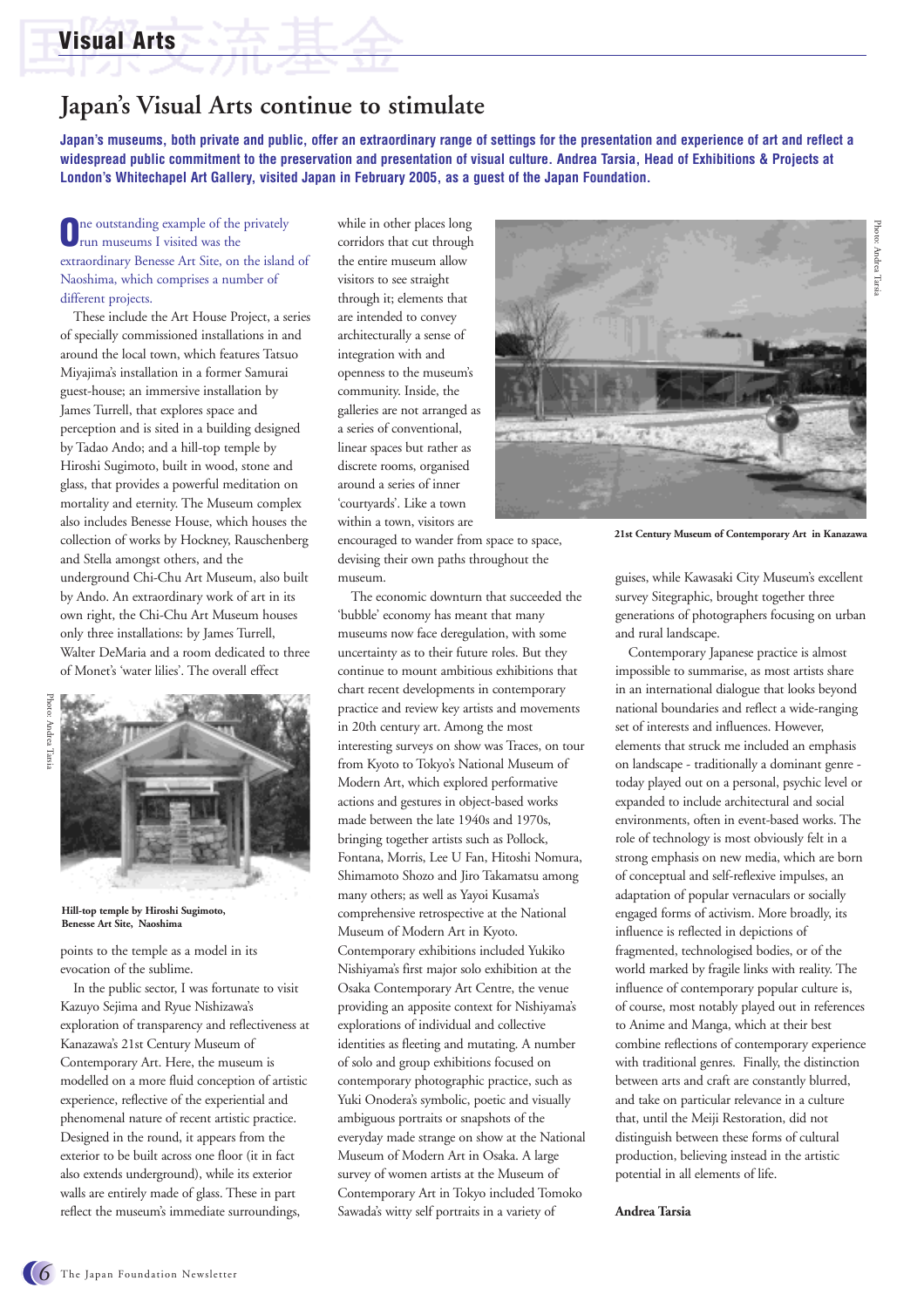## **Counter-Photography: Japan's Artists Today**



**Exhibition scene at the Bracknell Gallery, South Hill Park, Berkshire**

**L** aunched in January 2004, our special touring exhibition has now reached its last port of call in Bracknell. "Counter-Photography" comprises 60 works by 11 Japanese artists who have chosen the camera obscura as a medium for their artistic expression. It has endured a long journey the length and breadth of the UK, visiting 8 different places – Preston, Halifax, Dundee, Southampton, Hull, Aberystwyth, New Town and Bracknell.

It is becoming increasingly difficult to find

shelter for these touring shows, particularly when we cannot always give a long lead-in-time. For, regardless of the exhibition's intrinsic quality, UK galleries normally schedule their programmes at least two years in advance, and for larger institutions, where funding needs to be secured, it can be even longer. We have also noted the growing but understandable tendency among arts institutions to favour their own exhibitions, which they can mount according to their own artistic remit, rather than to receiving a pre-made exhibition package from the Japan Foundation. With this in mind, we were delighted that the exhibition was taken up by so many deserving venues, and to see it cherished in the hands of real professionals was a rewarding experience for us.

Each venue is of course unique in terms of size, target audience and settings and each displayed the works in order to meet not only their building requirements but also their curatorial sense. Visitor response was consistently positive and welcoming. Some people were amazed at the various photographic

## **Japanese Performing Arts Series: Here, Then and the Future**

**The first two events in the above series took place in February and attracted a great number of theatre practitioners and academics in what proved to be a lively debate on the Japanese theatre world.**

The inaugural event, *Japanese Theatre: fror*<br>*Modern to Contemporary and its Prospects* he inaugural event, *Japanese Theatre: from* offered participants an insight not only into salient trends within Japanese theatre but also the very changes within Japanese society itself that have influenced them.

One of the invited speakers, Takehiko Tanioka, theatre critic and Associate Professor at Kyoritsu Women's University, addressed the social trends in the 1980s-the Cold War and Japan's economic boom and the shift during the 1990s following the economic recession and the ensuing social polarization. His exploration of *The Attic*– a play with several seemingly unrelated episodes, acted out in a claustrophobic wooden box about those who are "withdrawn" into their room, was a profound insight into some of the contemporary issues confronting sections of Japanese society, no longer exclusively middleclass as is sometimes so conveniently portrayed. This insight into contemporary theatre was reinforced by Dr Brian Powell, who outlined

the framework of Japanese modern theatre raising issues such as the role of Kabuki in modern Japan.

Our second event, *Play Right! Challenges in Adapting Japanese Contemporary Drama*, was a reflection on past Japanese contemporary drama readings at the Traverse Theatre, Edinburgh and the Bush Theatre, London. Under the efficient and confident chair of Katherine Mendelsohn, of the Traverse Theatre, a panel of four UK and Japanese professionals discussed issues surrounding the use of foreign scripts and their dramatic potential. There followed comparative views from Katherine and from Mike Bradwell, of the Bush Theatre, both experienced in using Japanese scripts for their drama readings, and from Gregory Burke, the Scottish playwright whose new work has been recently translated by Tanioka Tanioka and read by Japanese actors. What was interesting is that they shared not only common problems in staging foreign scripts, but also their many pleasures, from the initial delight in discovering good quality

techniques used by Japanese artists and at their approach to subject matter: others considered that they had learnt much about developments in Japanese photography after the war. In all, the exhibition was appreciated and enjoyed by all kinds of people from across the generations.

My personal view is that the Japan Foundation's touring exhibitions should not be regarded as vehicles for what Japan is like as a country. On the contrary, these exhibitions contain works by Japanese artists of immense artistic vision, are put together by Japanese curators with considerable professional insight and experience, and should be judged in the same professional way as other visual art exhibitions in this country. Nonetheless, in this age of cultural diplomacy, it is often more fulfilling for people to get to know Japan and to feel closer to our country through the kind of touring exhibition that can present 'Japan' from a number of different perspectives.

**Junko Takekawa Senior Arts Programme Officer**



works, to the recognition of

similarities/differences in language and culture leading to a final conversion that is accessible to all. Sensitive translation is a key to success and they all agreed that, despite Japan Foundation help, there are still not enough adequate translations of Japanese contemporary scripts, even though conversely many contemporary Japanese playwrights manage to impart that same quality and appeal of their European counterparts to the Japanese audience. Mutuality is, therefore, one of the major issues that requires further attention with the aim of encouraging UK practitioners to adapt more Japanese contemporary drama in the future.

**Junko Takekawa Senior Arts Programme Officer**